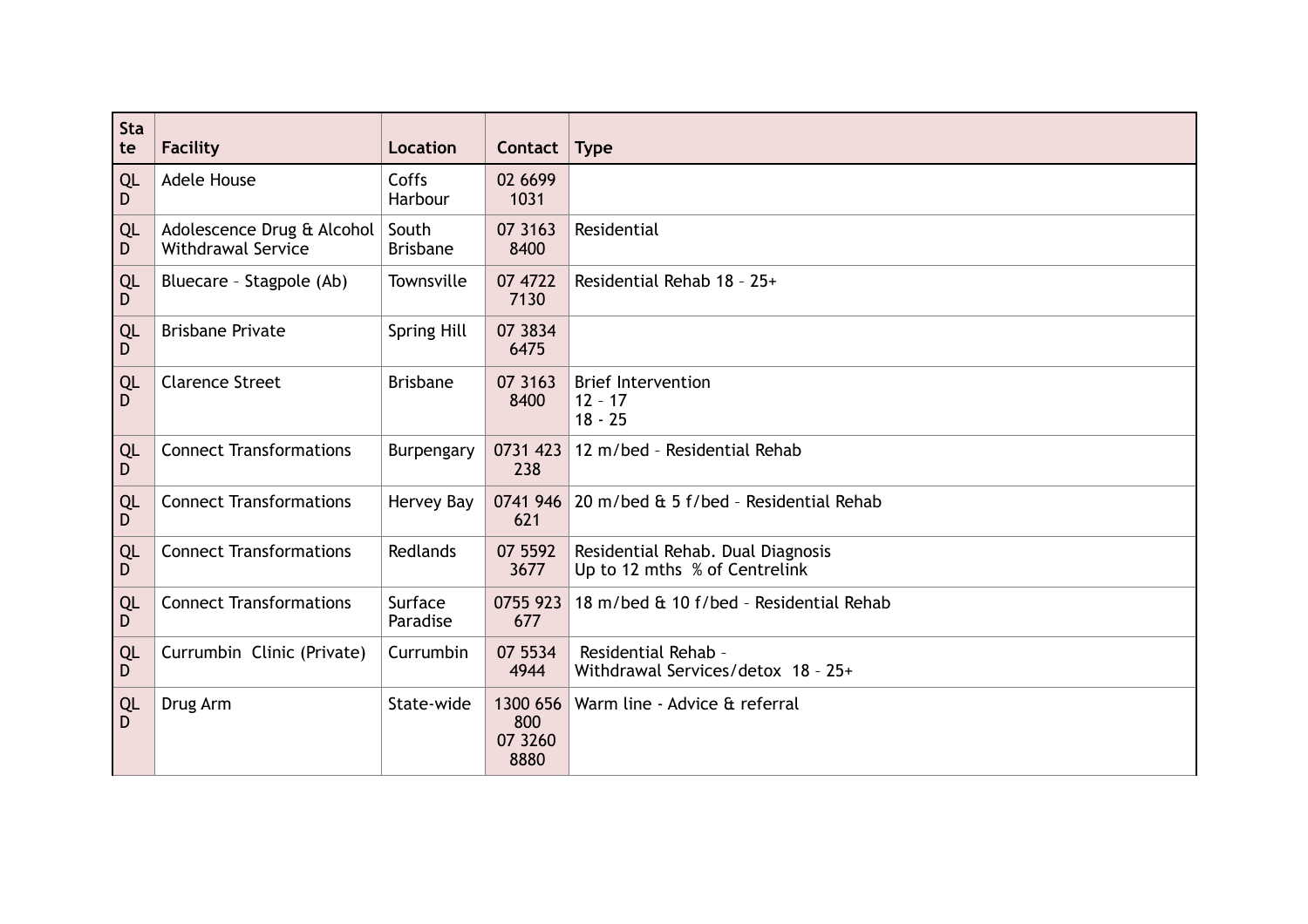| QL<br>D  | Eagle House Females                 | Springwood               | 1300 850<br>890                    |                                                                                |
|----------|-------------------------------------|--------------------------|------------------------------------|--------------------------------------------------------------------------------|
| QL<br>D  | Fairhaven (Salvos) †                | Southport                | 1300 111<br>827                    |                                                                                |
| QL<br>D  | Fresh Hope - Mothers &<br>Children  | Toowoomba                | 1300 557<br>103<br>0417 786<br>782 | Residential Rehab. 18 - 25+ Mums &<br>Children 6mths 80% Centrelink            |
| QL<br>D  | Goldbridge                          | Southport                | 07 5503<br>1255                    | 28 bed Residential Rehab. 18 - 25+<br>6 mths 80% Centrelink                    |
| QL<br>D  | Goori House (Ab)                    | Cleveland<br><b>Bris</b> | 07 3281<br>7633                    |                                                                                |
| QL<br>D. | Gindaja Treatment &<br>Healing (Ab) | Yarrabah                 | 07 4056<br>9156                    | Residential Rehab & drop in centre<br>$12 - 17$<br>$18 - 25+$                  |
| QL<br>D  | Gumbi Gumbi (Ab)                    | Rockhampt<br>on.         | 07 4922<br>8355                    | 9 m/bed & 5 f/bed - Residential Rehab                                          |
| QL<br>D  | Ipswich Rehab Centre                | Ipswich                  | 07 3282<br>7373                    |                                                                                |
| QL<br>D  | Ipswich Rehab Centre<br>(Ozcare)    | Ipswich                  | 07 3432<br>6070                    | Residential                                                                    |
| QL<br>D  | Jesse Budby Centre (QAIAS)<br>(Ab)  | New Farm<br><b>Bris</b>  | 07 3358<br>5111                    |                                                                                |
| QL<br>D  | Lives Lived Well - Mirikai          | West<br><b>Burleigh</b>  | 07 5535<br>4302                    | 40 Bed Residential Rehab. 17 - 30 yrs<br>Dual Diagnosis, 6mths, 80% Centrelink |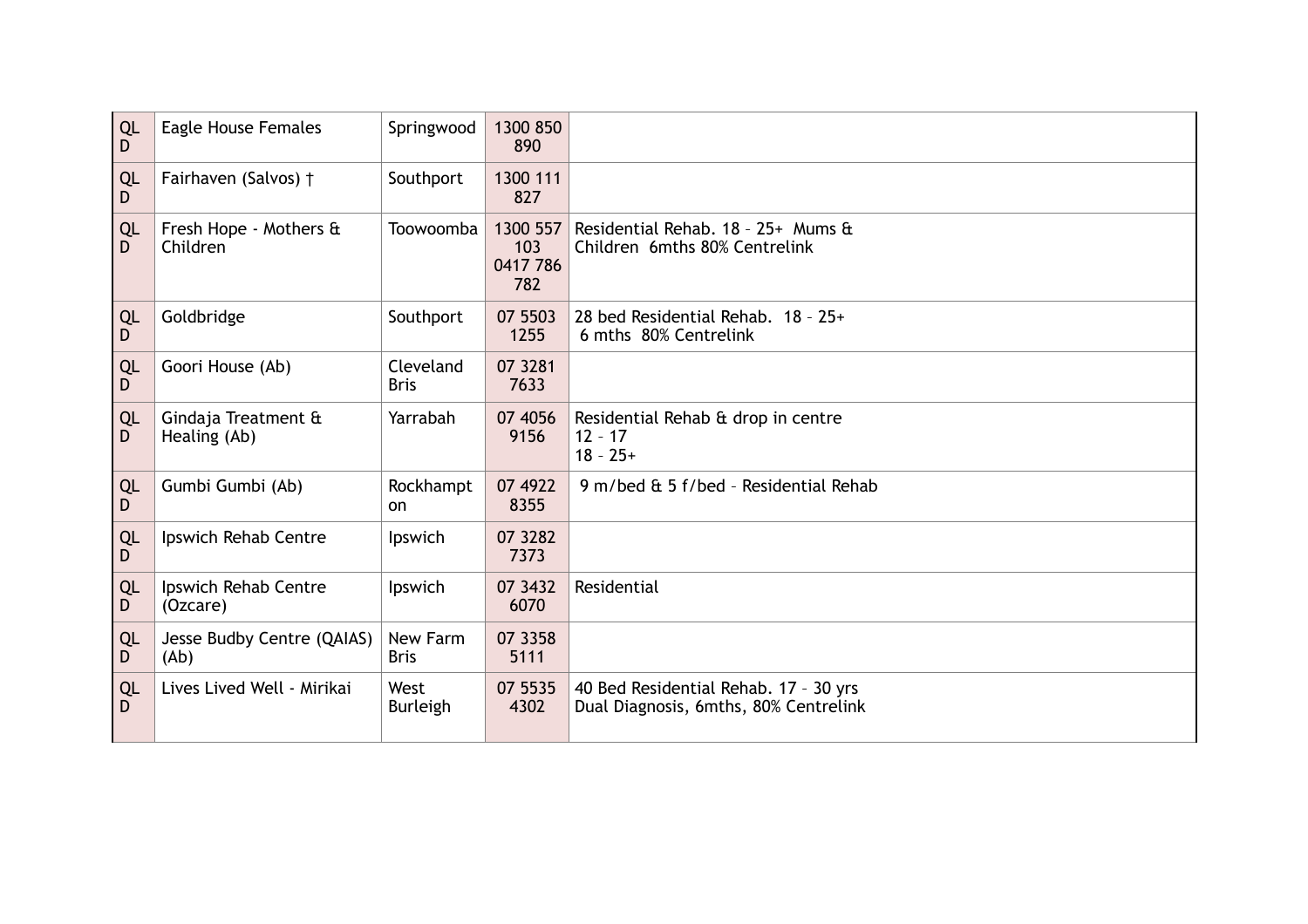| QL<br>D        | Lives Lived Well - Shanty<br><b>Creek Therapeutic</b><br>Community (Ab) |                                | 07 4046<br>8080<br>1300 727<br>957 | 20 bed Residential Rehab. 6 mths<br>80% Centrelink             |
|----------------|-------------------------------------------------------------------------|--------------------------------|------------------------------------|----------------------------------------------------------------|
| QL<br>D        | Lives Lived Well - Logan<br>House                                       | Chambers<br><b>Flat</b>        | 07 5546<br>3900<br>1300 727<br>957 | 37 bed Residential Rehab 6mths<br>$18 - 25+$<br>80% Centrelink |
| QL<br>D        | Lucinda House - Males                                                   | Ipswich                        | 07 3028<br>9000                    | 5 m/bed - Residential Rehab<br>80% Centrelink                  |
| QL<br>D        | Lucinda House - Females                                                 | Taringa                        | 07 3208<br>9194                    | 5 bed - Residential Rehab 80% Centrelink                       |
| QL<br>D        | Moonyah (Salvos) † Detox                                                | <b>Red Hill</b><br><b>Bris</b> | 07 3369<br>0355                    | Inpatient - Detox                                              |
| QL<br>D        | Moonyah (Salvos) †<br>Residential Rehab                                 | Red Hill<br><b>Bris</b>        | 07 3369<br>0922                    | 30 bed Residential Rehab. 6 - 12 mths<br>80% Centrelink        |
| <b>QL</b><br>D | Ozcare - Cairns                                                         | Parramatta<br>Park             | 07 4040<br>6180                    | Residential Rehab 18 - 25+                                     |
| QL<br>D        | Ozcare - Ipswich                                                        | Ipswich                        | 07 3432<br>6070                    | Residential Rehab 18 - 25+                                     |
| QL<br>D        | Ozcare - Lucinda House                                                  | <b>Brisbane</b>                | 07 3028<br>9194                    | Women Only Residential Service                                 |
| QL<br>D        | Ozcare - Mackay                                                         | Mackay                         | 07 49 61<br>8670                   | Residential Rehab - Inpatient -<br>Detox & Residential         |
| QL<br>D        | Ozcare - South Brisbane                                                 | South<br><b>Brisbane</b>       | 07 3028<br>4350                    | Inpatient - Detox 80% Centrelink                               |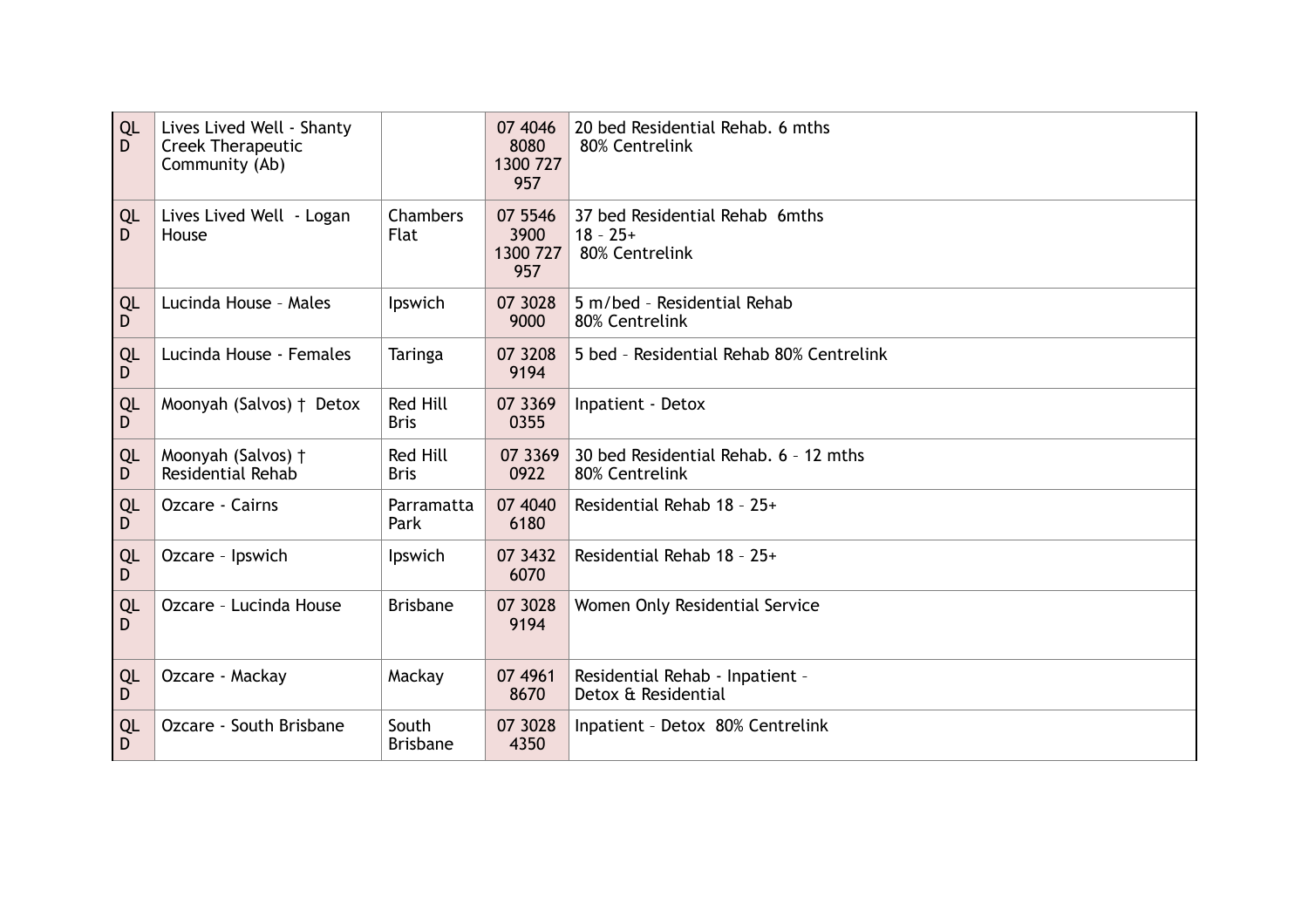| QL<br>D | Ozcare - The Haven                                      | Coorparoo               | 07 3028<br>9192<br>07 3394<br>2265<br>1800 692<br>273 | Male Only - 5 bed - Residential Rehab<br>80% Centrelink  |
|---------|---------------------------------------------------------|-------------------------|-------------------------------------------------------|----------------------------------------------------------|
| QL<br>D | Ozcare - Townsville                                     | Townsville              | 07 4729<br>5380                                       | 12 m/bed & 4 f/bed - Residential Rehab<br>80% Centrelink |
| QL<br>D | Palm Beach (P)                                          | Currumbin               | 07 5534<br>4944                                       | 02 9556 9766                                             |
| QL<br>D | Pine River Hospital - (P)                               | Strathpine              | 07 3881<br>7222                                       | 80 bed Inpatient Rehab 21-28 days                        |
| QL<br>D | Old Ab & Is Alcohol Service<br>- QAIAS                  | New Farm<br><b>Bris</b> | 07 3358<br>5111                                       | Residential Rehab 12 - 17<br>$18 - 25+$                  |
| QL<br>D | Salvation Army - Fairhaven                              | Southport               | 07 5630<br>7939                                       | Residential Rehab - Assessment &<br>referral service     |
| QL<br>D | Salvation Army - Gold Coast<br>Fairhaven                | Eagle<br>Heights        | 07 5630<br>7937                                       | Inpatient - Detox                                        |
| QL<br>D | Salvation Army - Mt. Isa<br><b>Recovery Services AB</b> | Mt. Isa                 | 07 4749<br>2553                                       | Residential Rehab 18 - 25+                               |
| QL<br>D | Salvation Army - Grace<br>Cottage                       | Townsville              | 07 4721<br>0151                                       | Residential Rehab 18 - 25+                               |
| QL<br>D | Salvation Army - Bridge<br>Program                      | Townsville              | 07 4773<br>3607                                       | Residential Rehab 18 - 25+                               |
| QL<br>D | St Vincents De Paul - Gilles<br>House                   | Auchenflow<br>er        | 07 3876<br>7329                                       | Residential Rehab 18 - 25+                               |
| QL<br>D | Sunrise Way                                             | Toowoomba               | 07 4638<br>9091                                       | Residential Rehab 18 - 25+                               |